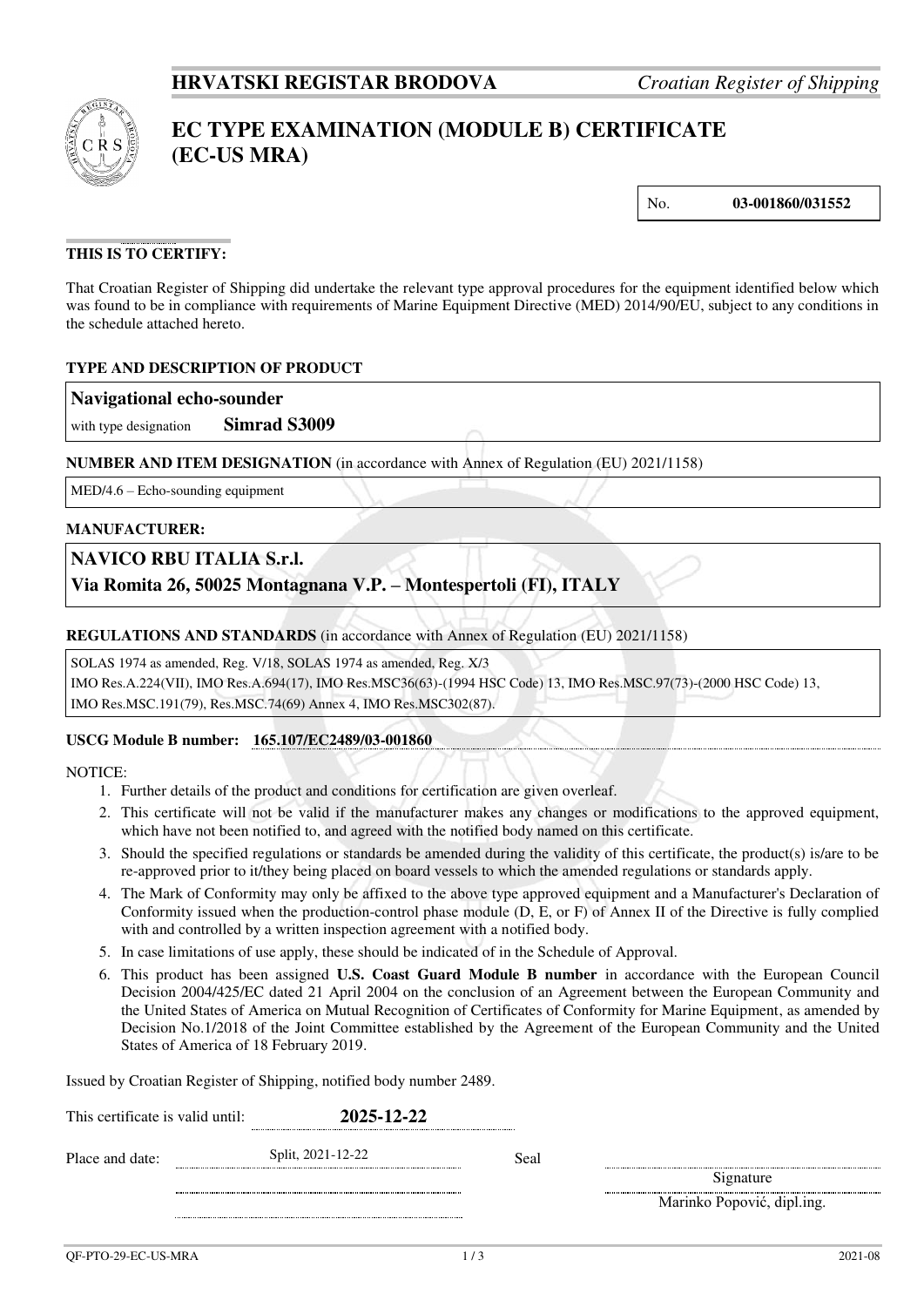# **THE SCHEDULE OF APPROVAL**

#### **1. PRODUCT DESCRIPTION**

|                  | Item name                                    | Description                                                           | Item No.      | Location  |
|------------------|----------------------------------------------|-----------------------------------------------------------------------|---------------|-----------|
| $\mathcal{I}$ .  | S3009 Control unit                           | <b>Multifunction Sonar Display</b>                                    | 000-14215-001 | Protected |
| 2.               | S5100 Sonar module                           | <b>Sonar Microcontroller Box with</b><br>3 independent sonar channels | 000-13260-001 | Protected |
| 3.               | $S3009 + S5100$                              | Transceiver for dual TDX                                              | 000-14217-001 | Protected |
| 3.               | TDX. TGM60-50-20L<br>TDX W/20M CBL           | Transducer 50 kHz                                                     | 000-14218-001 | Submerged |
| $\overline{4}$ . | TDX, TGM50-200-20L<br>TDX W/20M CBL          | Transducer 200 kHz                                                    | 000-14219-001 | Submerged |
| 5.               | CBL JOINT, BLACK, GEL.<br>IP68, 6.5-12mm CBL | Interconnecting cable                                                 | 000-14556-001 | Protected |
| 6.               | CBL JOINT, GREEN, GEL.<br>IP68, 12-18mm CBL  | Interconnecting cable                                                 | 000-14557-001 | Protected |

*S3009 Navigational echo-sounder system consists of the following components:* 

# **2. APPLICATION/LIMITATION OF USE**

*S3009 Navigational echo-sounder system is tested for compliance with BAM requirements – IMO Res.MSC.302(87). System comply with functional requirements of the paragraph 9.3.2 - Navigational equipment functionality, Polar Code – MSC.385(94). The dual split screen option allows viewing of depth signals from two transducers at the same time simultaneously. Connectivity – Power, Transducer, NMEA 2000, NMEA 0183 & Ethernet.* 

# **3. DESIGN DRAWINGS AND SPECIFICATIONS**

*Simrad S3009 Navigational echo-sounder – User Manual, No. 988-12043-003, Simrad S3009 Navigational echo-sounder – Quick guide, No. 988-12044-001, S2009 & R2009 &S3009 Mounting Template – No. 988-10916-002, Gilligan 9" Base Board – System Block Diagram, No. 017-23906-B0, Gilligan 9" Base Board – Master Schematic, No. 017-23906-B0, Simrad – Transducer Tank 50/200 kHz, 003-25890-00 Rev. B, TOKIN a KEMET Company – Piezoelectric Ceramics, 9470PIEVOL01E1705H1 Vol.01, dated 2017.05.17.*

#### **4. TYPE TEST RECORDS/LABORATORY RECOGNITION STATUS**

*Environmental testing – IEC 60945(2002) including Corrigendum 1(2008); Serial interface testing – IEC 61162-1(2010) Ed.4.0 (2010-11); Presentation of navigation information – IEC 62288 Ed.2 (2014-07); Performance testing – ISO 9875:2000 incl. ISO Technical Corr. 1:2006. Bridge alert management testing – IEC 62923-1 Ed. 1.0 (2018) & IEC 62923-2 Ed. 1.0 (2018), December 2021; CRS letter of approval – 2523/TSE/NP/031552 dated 2021-12-22.* 

# **5. MATERIALS OR COMPONENTS REQUIRED TO BE TYPE APPROVED OR TYPE TESTED**

*This approval remains valid for subsequent minor software amendments, as allowed by the SW 2.0.x & 1.6.x format (x=a numeral), where written details of any such modification have been submitted to and accepted by the approvals authority.* 

#### **6. OTHER MATERIALS AND/OR COMPONENT**

*There are several combinations for installation with or without S5100 Echo-sounder module:* 

- *Small Vessel Setup without S5100 Echo-sounder module including transducer cable up to 300m,*
- *Single Bow Transducer Setup with or without S5100 Echo-sounder module including extension cable up to 300m,*
- *Large Vessel Setup with S5100 Echo-sounder module (Bow & Stern Transducers – 2 independent sonar channels).*